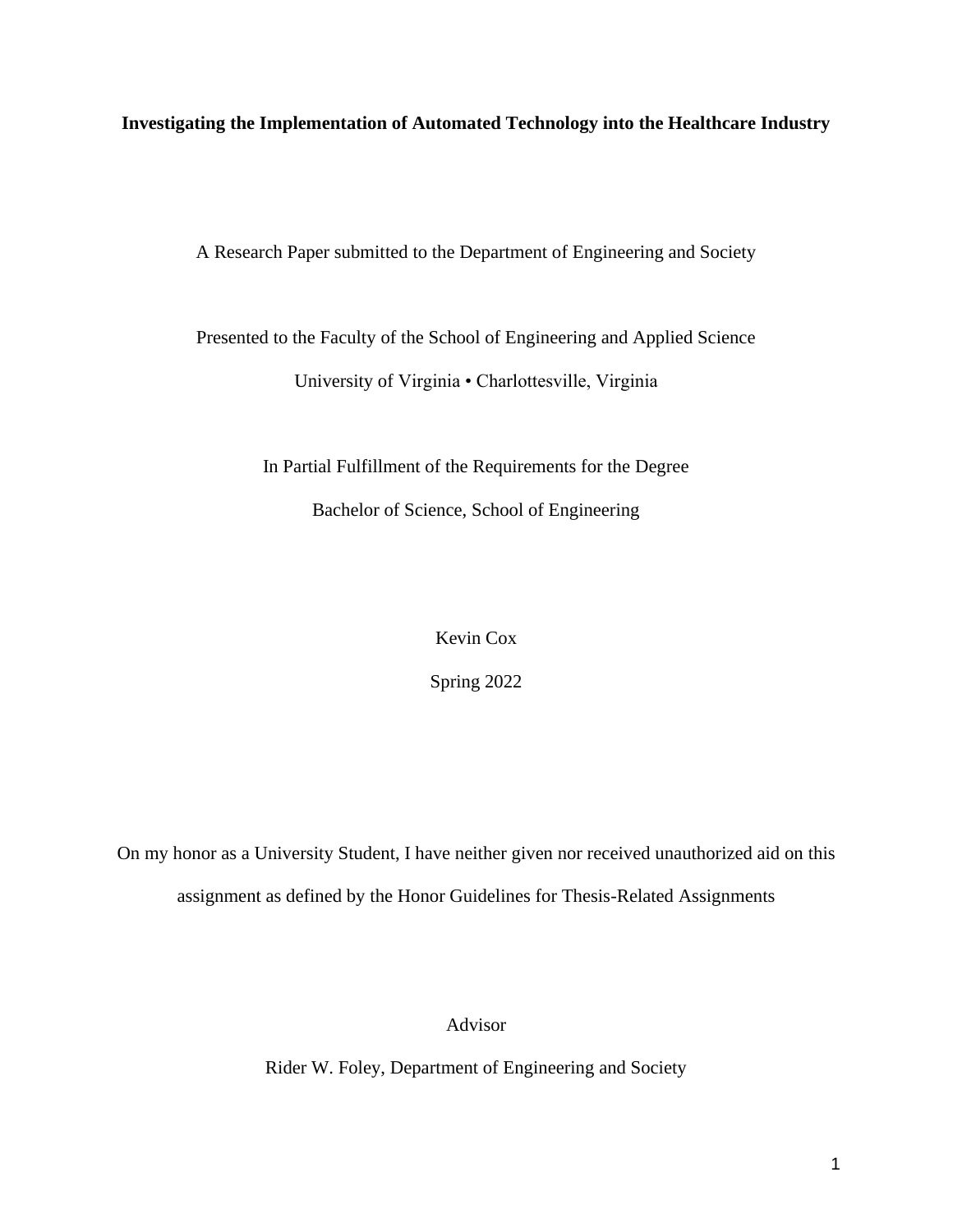#### **Introduction**

In the United States alone, approximately 150,000 anterior cruciate ligament (ACL) injuries occur every year, translating to over \$500 million in healthcare costs (Coleman, 2019). These injuries can be especially detrimental to younger athletes, who have to endure not only a 6-9 month recovery and rehabilitation period, but also encounter an increased risk of reinjuring their ACL once they return to competitive sports. One study reported that athletes who were less than 20 at the time of an initial ACL surgery had a subsequent reinjury rate of 28%, approximately six times higher than that of athletes who have not torn their ACL before (Webster et. al., 2014).

A major determinant of the likelihood of reinjury is the rehabilitation process after the initial surgery following an ACL injury. During rehabilitation, patients work with physicians to gradually advance toward walking, running, and eventually playing high-impact sports again. However, each recovery process is unique to the patient and circumstances of the injury, and an incomplete/improper rehabilitation may lead to greater risk of injury (Nyland et. al., 2010). This capstone project will aim to improve the ACL reconstruction rehabilitation process by using wearable sensors to monitor the recovery of patients in the months following surgery.

With the goal of attempting to utilize mobile sensors and machine learning algorithms to aid in the traditional rehabilitation process, this project serves as one example of the increased integration of new technology and automation into the healthcare industry, which have been two of the main drivers in recent changes in the medical industry (Thimbleby, 2013). Introducing new technology into the existing system of infrastructure and workforce creates many opportunities for increased efficiency and improved care for patients, but also can pose some issues in terms of security, privacy, and disruptions of the current healthcare system (Lustgarten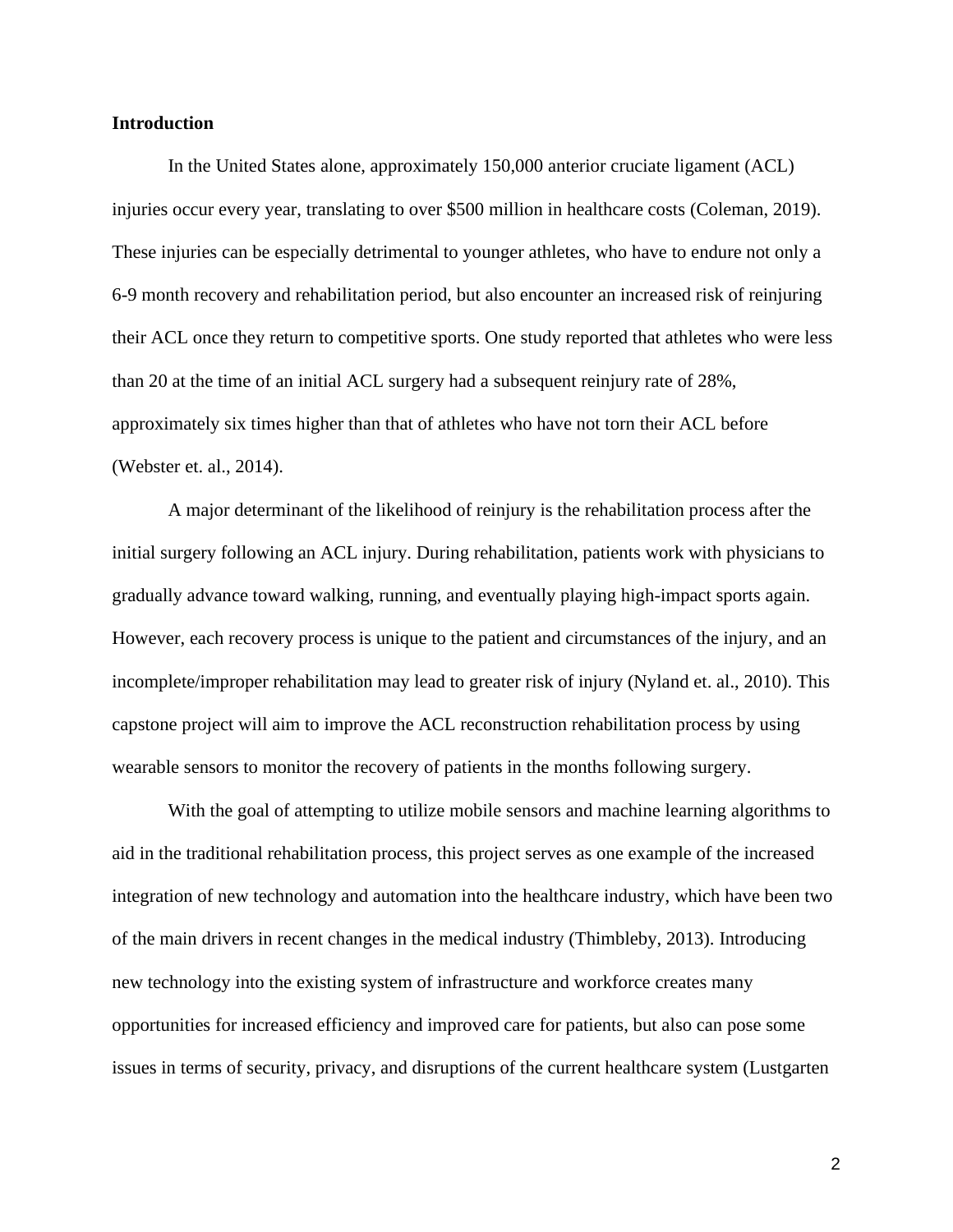et. al., 2020). The advancements offered by automation technology must be coupled with a careful analysis of its implications toward social groups, existing technology, and infrastructure before being fully adopted. This capstone project, which involves utilizing remote sensors to collect and analyze metrics indicative of successful ACL reconstruction rehabilitation, provides one specific context for the investigation into how the increased integration of automated technologies in the healthcare industry interacts with the existing standards of practice and roles of physicians. Through a study of survey responses from workers in healthcare facilities, this research aims to analyze the ways in which automation has changed the healthcare industry and subsequent reactions, both positive and negative, to these changes from healthcare workers.

#### **Utilizing Wearable Sensors and Automated Technology for ACL Rehabilitation**

Currently, the post-ACL reconstruction rehabilitation process consists of 6-9 months of regular sessions of physical therapy with a rehabilitation physician. These sessions gradually increase in rigor and involvement until the patient is cleared to resume walking, running, and eventually returning to their regular daily routine and sports activities (Myer et. al., 2006). Typically, the final decision from a physician to clear an athlete to return to sports is made based on quadricep muscle strength and performance on jumping exercises (Menzer et al., 2017). However, this decision process usually does not consider the potential risk for ACL reinjury (Losciale et. al., 2019). Additionally, most of the determinants of quadricep strength and jumping ability require high-impact activities, which can only be done in the later stages of rehabilitation. There exists a clear need for precise, constant, and objective analysis of the condition of patients' rehabilitation process in order to ensure a successful recovery and minimize the risk of reinjury.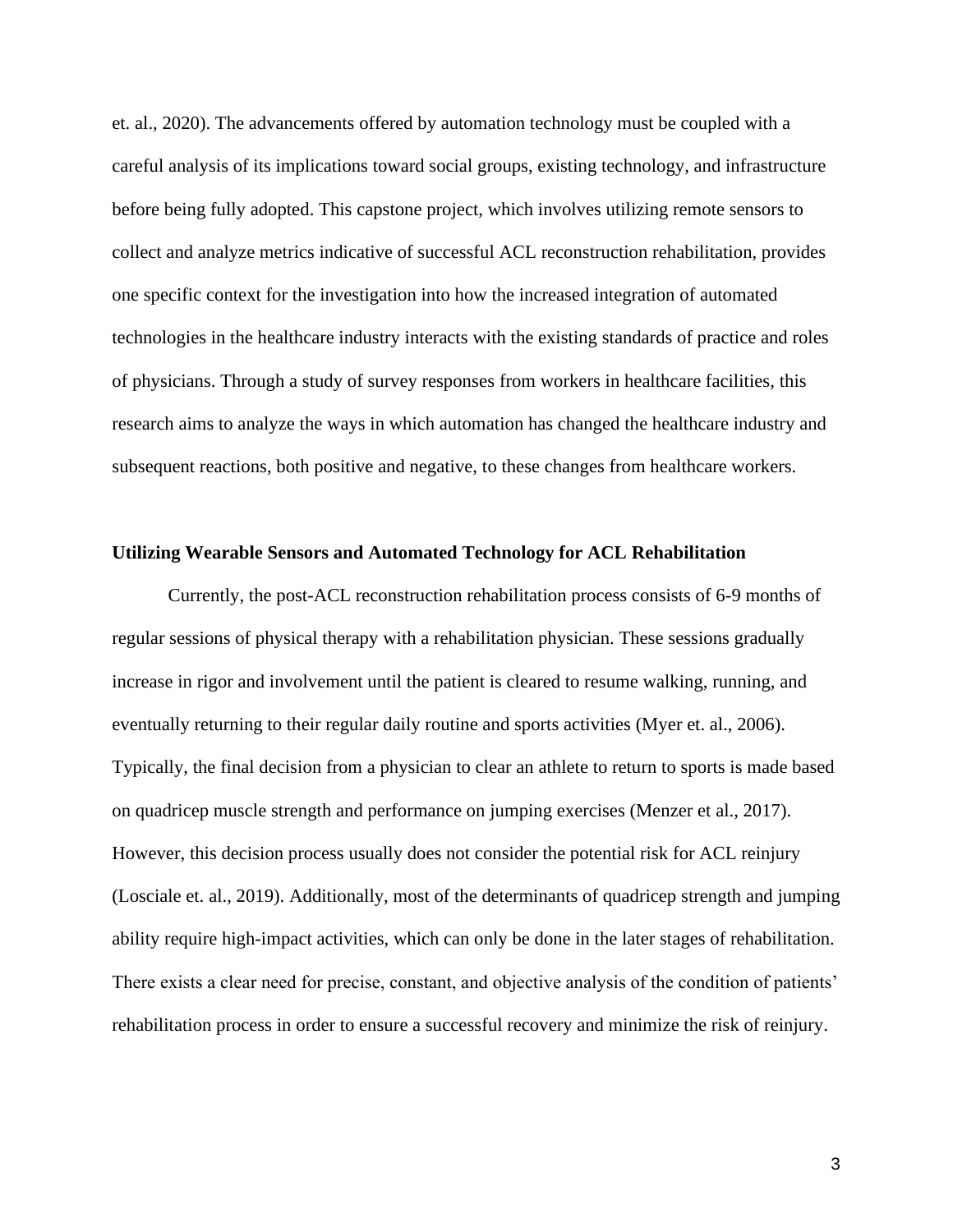As a proposed improvement to the ACL rehabilitation process, this technical project focused on using wearable sensors attached to participants' legs (Figure 2) to collect EMG and accelerometer data while they completed standard rehabilitation exercises. Data was collected on both healthy participants and patients who had recently undergone ACL surgery. Following collection, significant features were extracted to develop a predictive model that could distinguish between the two subsets of participants.



Figure 1: Trigno Avanti Sensors on a Participants Lower Limbs. Source: Boukhechba (2020)

The long-term goal of this project is to allow for patients to wear sensors in their day-today lives during rehabilitation. With metrics that differentiate ACL patients and healthy participants and a model that can successfully predict whether a patient is progressing properly in the rehabilitation process, patients can be more accurately diagnosed and treatment can be tailored to an optimal process. The goal, however, is not to completely phase out rehabilitation physicians, but to use technology to improve the care that physicians are able to provide.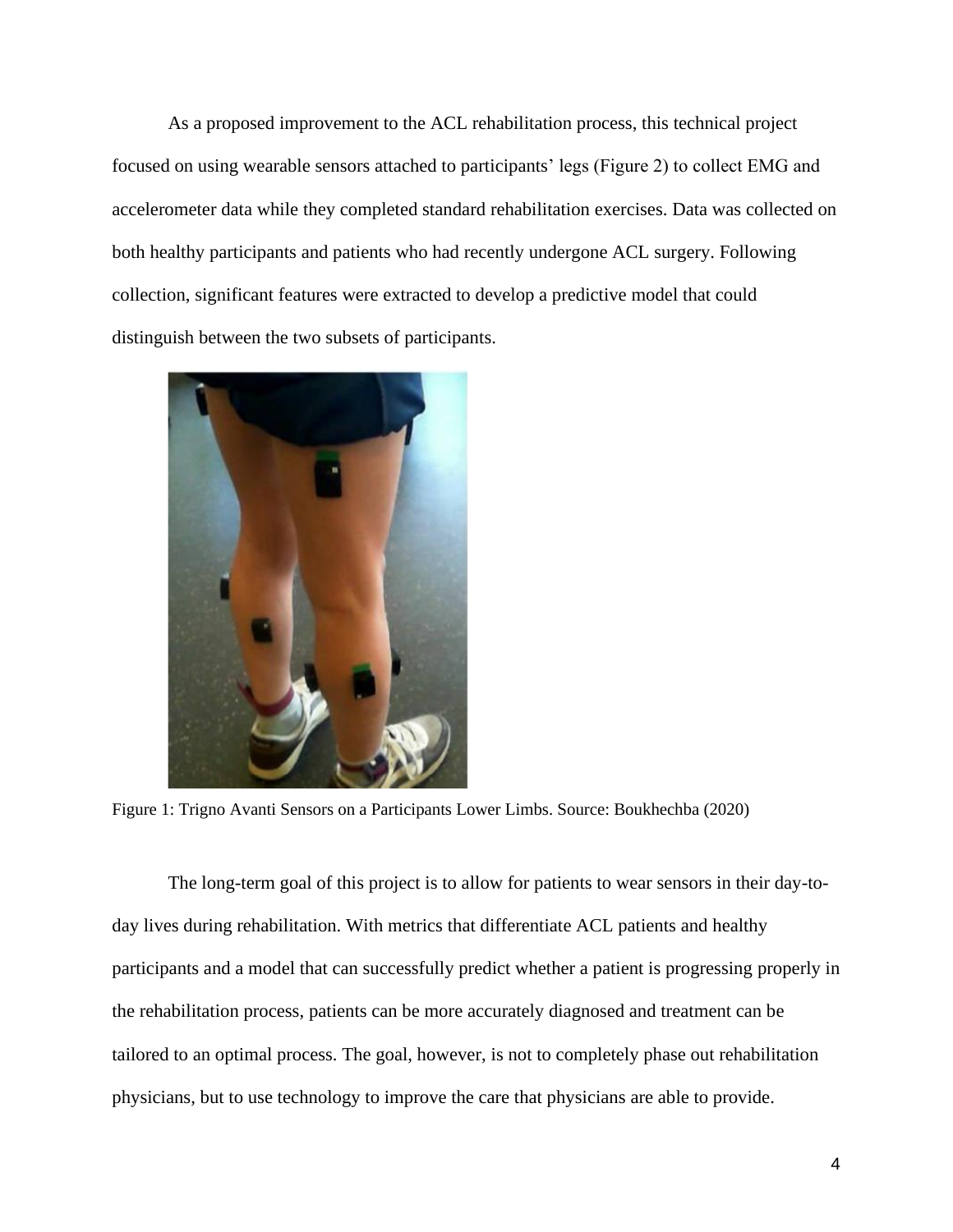Throughout this technical project, rehabilitation physicians were in their usual role of guiding patients through the post-surgery rehabilitation process, but now with the added component of sensors constantly collecting data. This new technology and its associated designated exercises, while having the intention to improve the process of rehabilitation, may alter the standard practices of rehabilitation physicians. If the longer-term effects of the project are successful in utilizing the sensors to improve the rehabilitation process, some disruptions regarding how the use of this technology may affect current practices in this industry may be encountered. Rehabilitation facility administrators may consider altering standards of practice, physicians may see their roles as primary decision makers change, patients may experience a new technologically-driven method of therapy, and manufacturers of sensors may tailor designs for rehabilitation purposes. Previous research has shown that introducing more automation into the healthcare industry affects not just the technological aspect of medical facilities, but also broader organizational aspects within personnel and management of physicians, stressing the importance of considering the extensive effects of introducing these new technologies (Benzidia et. al., 2018).

#### **An Interactive Sociotechnical Analysis of Automation in Healthcare**

The context of wearable sensors in ACL rehabilitation serves as one of many avenues that technology and automation are potentially being implemented in the healthcare industry. Already, remote sensors and predictive models are being utilized for a multitude of uses, such as in-home rehabilitation and remote care for elderly patients (Ho et. al., 2019). While the increased use of automation technology may allow for more opportunities in data collection and increase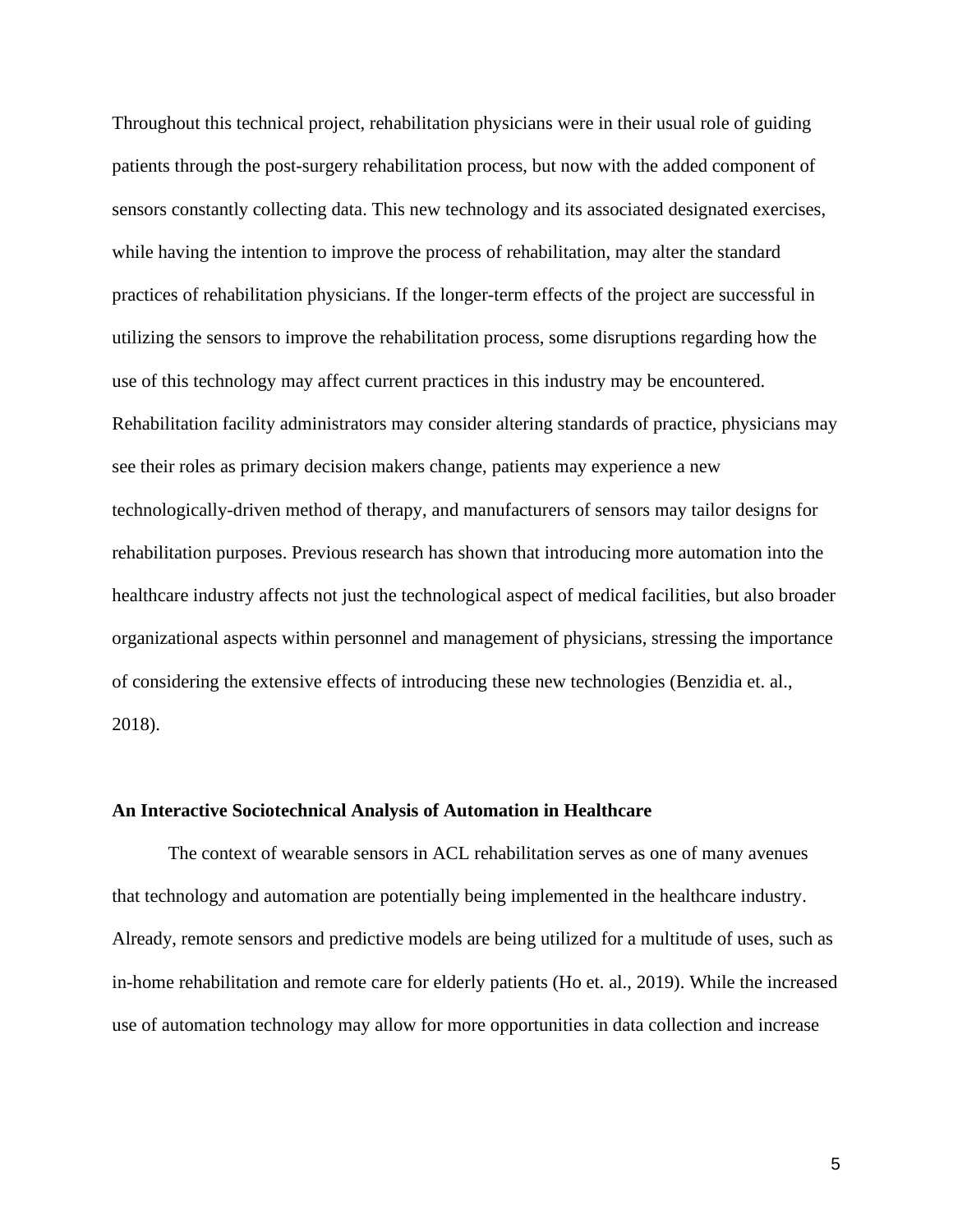the accuracy of diagnoses and treatments, careful consideration and analysis is needed before attempting to shift the healthcare industry completely toward automation.

Previous research has delved into some of the potential issues that the increased integration of technology into healthcare presents. Some have focused on privacy-related risks of having a high-technology medical system with the use of specific case studies, such as the WannaCry malware incident, which affected 80 National Health Service (NHS) trusts and more than 600 different NHS organizations in England (Meinert et. al., 2018). While strict laws and regulations exist with the intention of keeping all patient data secure, this specific malware attack provides just one example of a breach in security and privacy. Computer use, patient care, and even medical equipment were all hindered by this breach. Although the adoption of technology presents many opportunities for benefit, it also introduces new forms of security and privacy risks. Beyond privacy and security, integrating technology into the healthcare system also introduces concerns of unsustainability and issues with scalability. Although a technology may be cutting-edge at the time of its introduction, it may already be outdated and replaced with more optimal solutions by the time it would be able to be fully integrated and scaled up into broader systems (Meinert et. al., 2018). Outside of these, the financial implications of increasing the use of technology in healthcare must be considered. With the cost of healthcare, specifically in the United States, already rising to amounts unaffordable to many average citizens (Crowley et al., 2020), adding more high-cost technology may make this problem even worse. Although more advanced technology and automation will increase the abilities of healthcare providers, it will likely correspond with an increase in healthcare costs which may not be fully justified by these advancements (Kumar, 2011).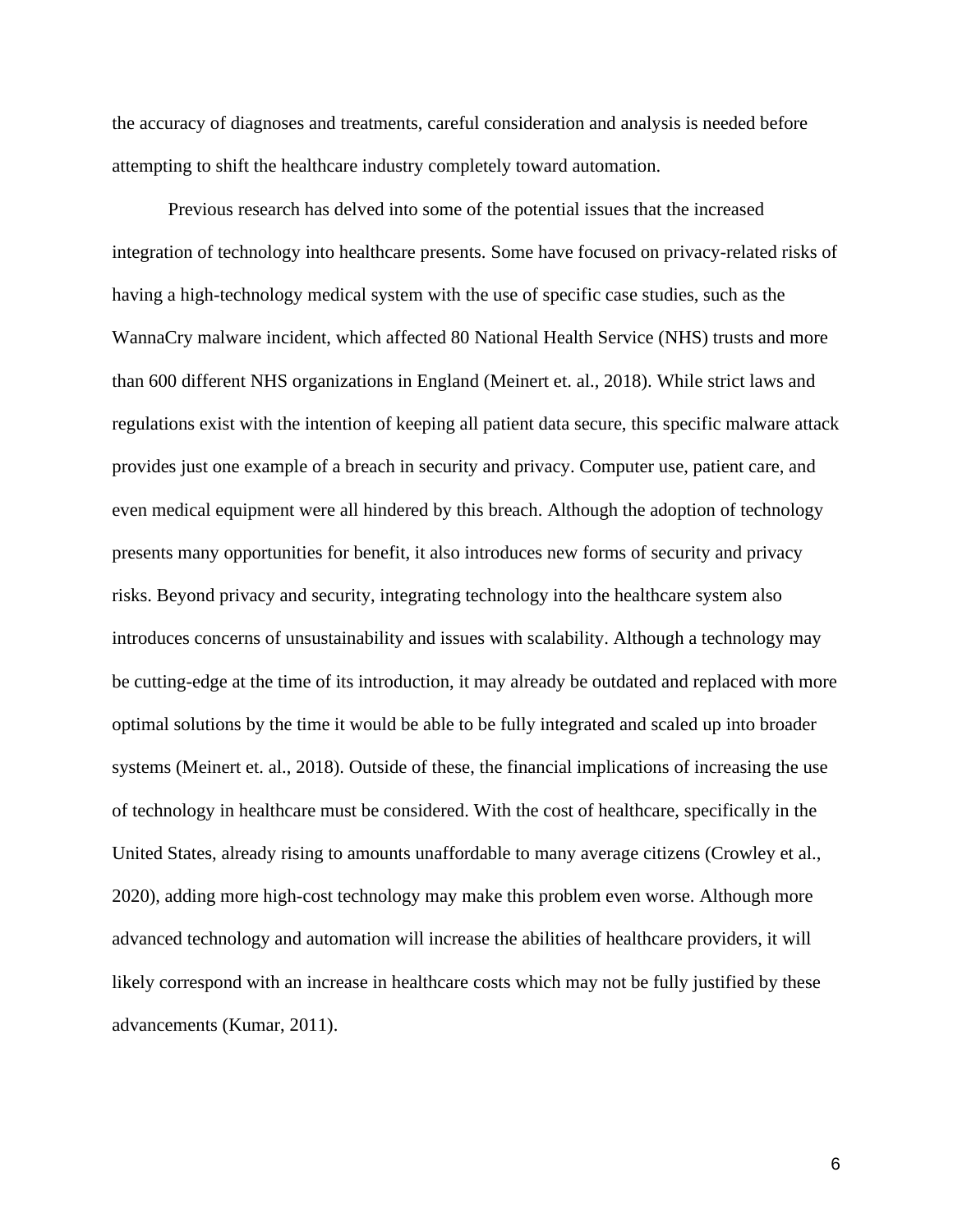These are just a few of the non-technical considerations that must be considered when deciding whether to increase the use of technology in the context of the healthcare industry. To properly develop a clearer picture of the specific socio-technical interactions involved in the introduction of automation technology into healthcare, a framework of analysis is needed. In previous research, the Actor-Network Theory (ANT) framework of analysis has been used, considering the interaction of human actors (physicians, patients, hospital administration, etc.) and the non-human actors of new technology (Cresswell et. al., 2010). In this case, the Interactive Sociotechnical Analysis (ISTA) and Unintended Consequences framework of analysis will be used (Harrison et. al., 2007). This combines aspects of ANT along with other frameworks to develop a model that focuses on five main interactions. In the context of healthcare information technology (HIT), those interactions can be seen in the diagram in Figure 2 between social systems, HIT-in-use, new HIT, and technical and physical infrastructures. These same interactions are applicable to the introduction of automation into the healthcare industry. In the first interaction, new automation technologies change the existing social and technical system. In the second, the existing infrastructure of healthcare facilities mediates the use of medical technologies. In the third, social systems (such as the current roles of physicians and patients) mediates healthcare technology uses. In the fourth, existing healthcare technology changes the social systems in place. Finally, in the fifth, these interactions between healthcare technologies and social systems lead to a redesign of new automation technology. These interdependent interactions offer a framework to comprehensively analyze the effects and reactions between new automation technologies and the existing infrastructure and social systems.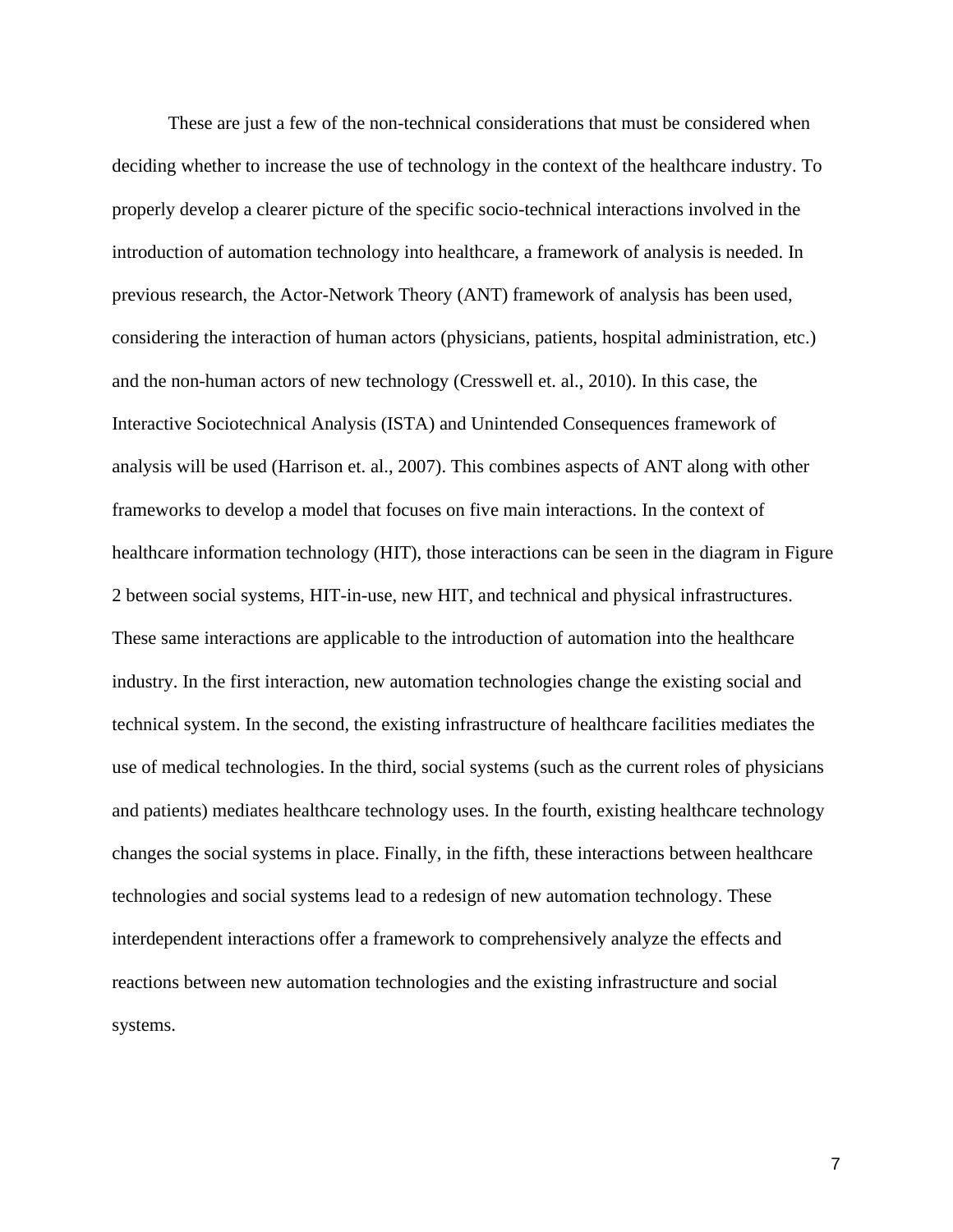

Figure 2. Diagram of ISTA Framework of Analysis. Source: Harrison et al (2007).

#### **Research Design**

The main question this thesis seeks to address is: how will the increased integration of automated technologies and processes into the healthcare industry affect existing standards of practice and roles of physicians? As with many industries, the continued implementation of new technologies and automation into healthcare is seemingly inevitable (Angelov et. al., 2019), so it is important to investigate how these new technologies will change and interact with existing groups and systems.

Analysis of this overarching research question was conducted with the use of primary evidence, including surveys sent to physicians as well as a thorough review of prior literature and research articles that have sought to address similar questions. The survey contained questions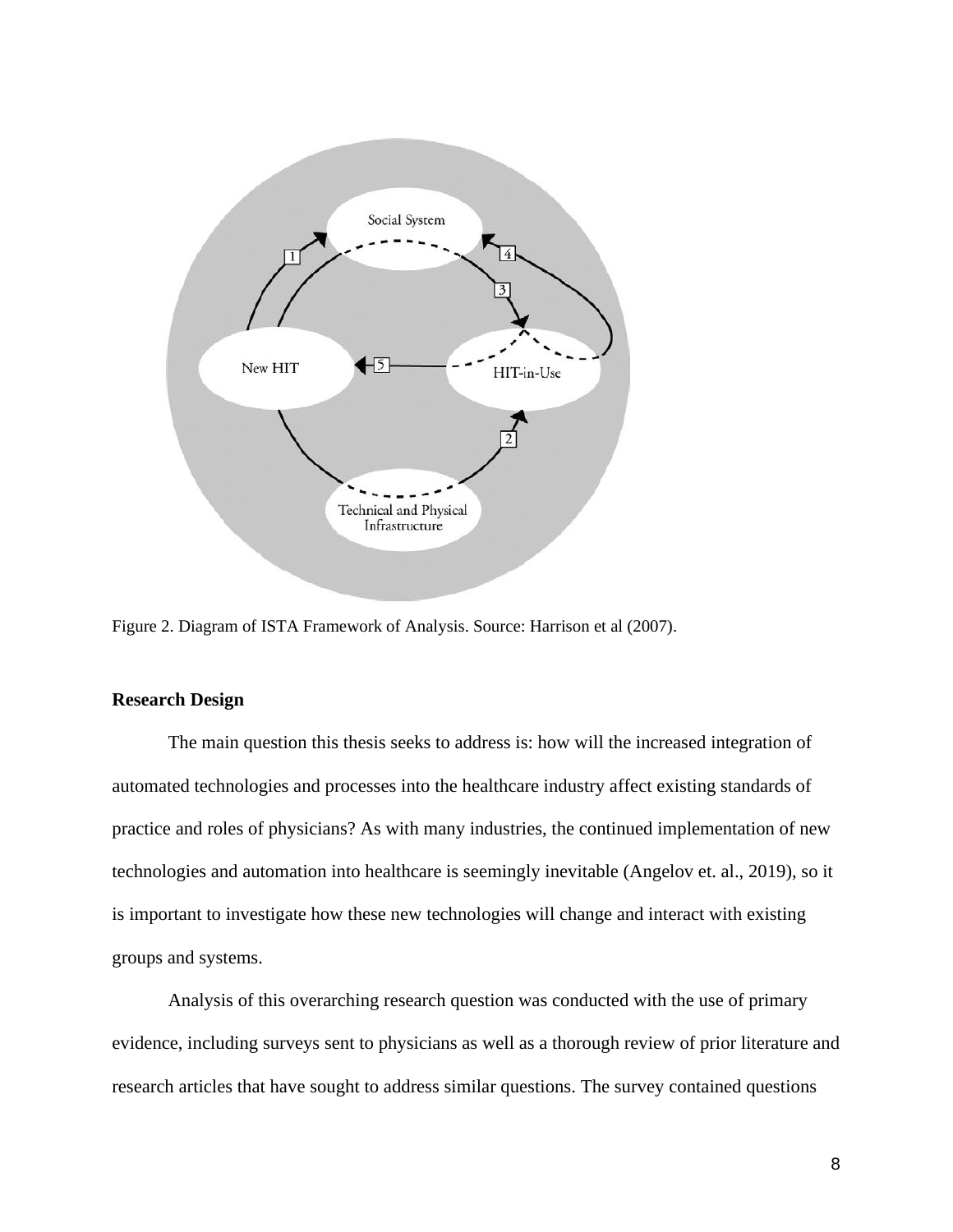related to the ways in which automation technology has been implemented in healthcare facilities and what the reaction has been from administrators and physicians (see Appendix A). In order to answer the broad question of how the increased integration of automated technologies and processes into the healthcare industry affects existing standards of practice and roles of physicians, the survey was designed to first gain a perspective on what each individual healthcare worker's opinion on automation in healthcare was, then investigate what they've seen in regard to the interactions between new automated technology, existing technology, social systems, and current healthcare practices in the context of the ISTA framework. Through responses from physicians to these questions, firsthand knowledge was gained on how automated technology has been introduced and what its potential future implementation may look like based on the reactions of physicians and effect on existing healthcare systems. The analysis of survey responses was compared to previous studies done to establish common conclusions made by individual healthcare workers and industry-wide experts.

Through both primary and secondary research, key commonalities have been drawn on some successes and failures of previously-implemented technologies as well as both hopes and concerns that physicians have for the potential future increase in automated technology in healthcare. This helped in developing a model that was analyzed with the ISTA framework (Harrison et. al., 2007), specifically exploring how these new technologies change the existing social system, while the existing social system and infrastructure mediates the implementation of automated technology.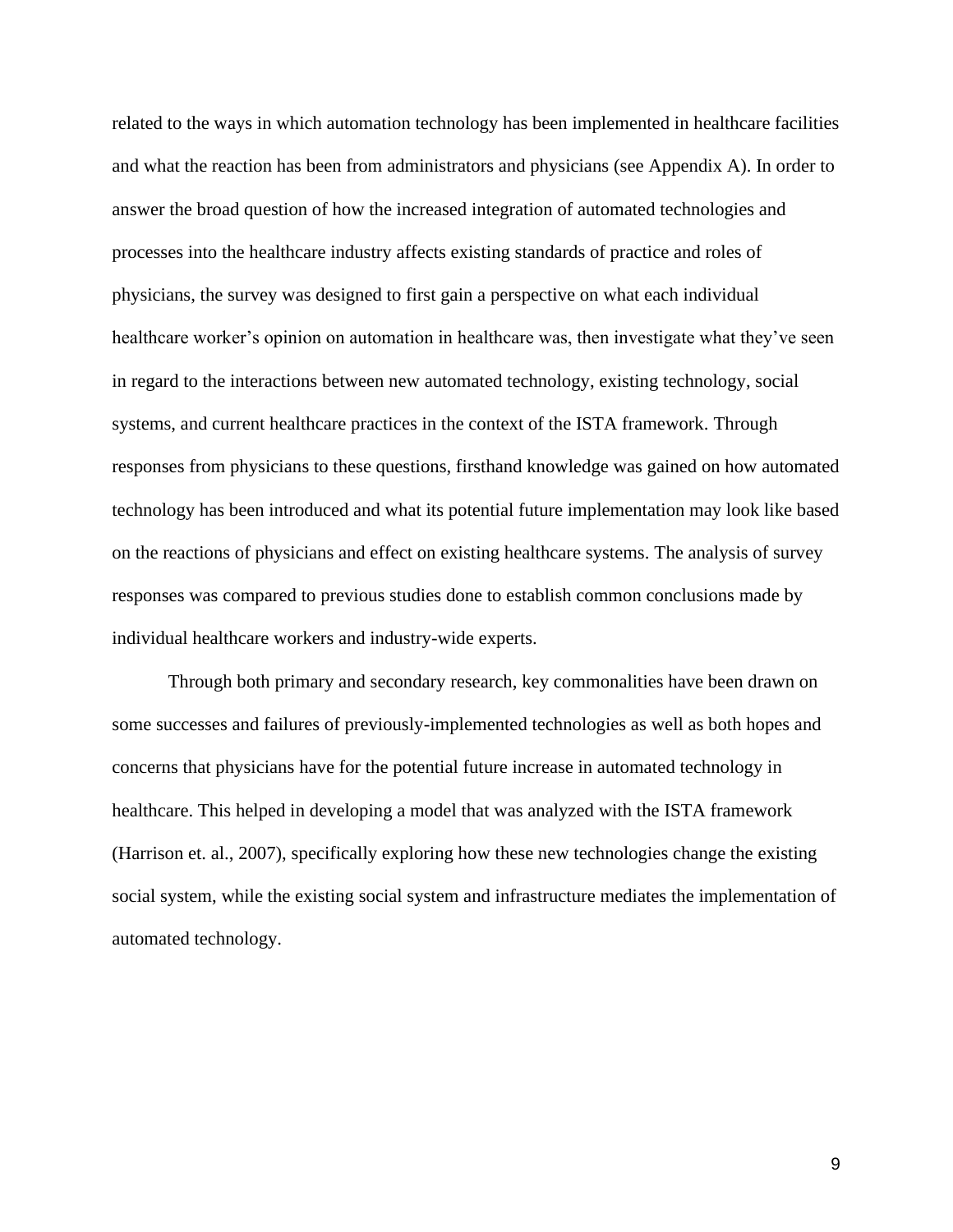### **Results**

The survey received responses from 48 members of the healthcare community, ranging from part-time scribes at hospitals to registered nurses and physicians with decades of work experience. Overall, many in the healthcare community view the increased implementation of healthcare as inevitable and welcome the increased efficiency and productivity it may bring. However, there were concerns from quite a few healthcare workers, specifically in regard to the need for human decision making and doctor-patient relationships that automated technology may limit. Analyzing interactions based on the ISTA framework, most respondents agreed that both their specific social roles and standards of their healthcare facilities as a whole have changed as a result of automation, but usually did not go as far to say that automation would completely replace existing healthcare technology in use or lead to a reduction in jobs in the healthcare industry.

Every single respondent said they either agreed or strongly agreed with the statement "I think that the amount of automation used in the healthcare industry will increase in the future," indicating it appears to be widely accepted that the implementation of automated technology into the healthcare industry will only continue to increase, see Table 1. One healthcare worker stated that automation is "the way of the future" and another wrote that its increased introduction into the industry is "obvious and welcome."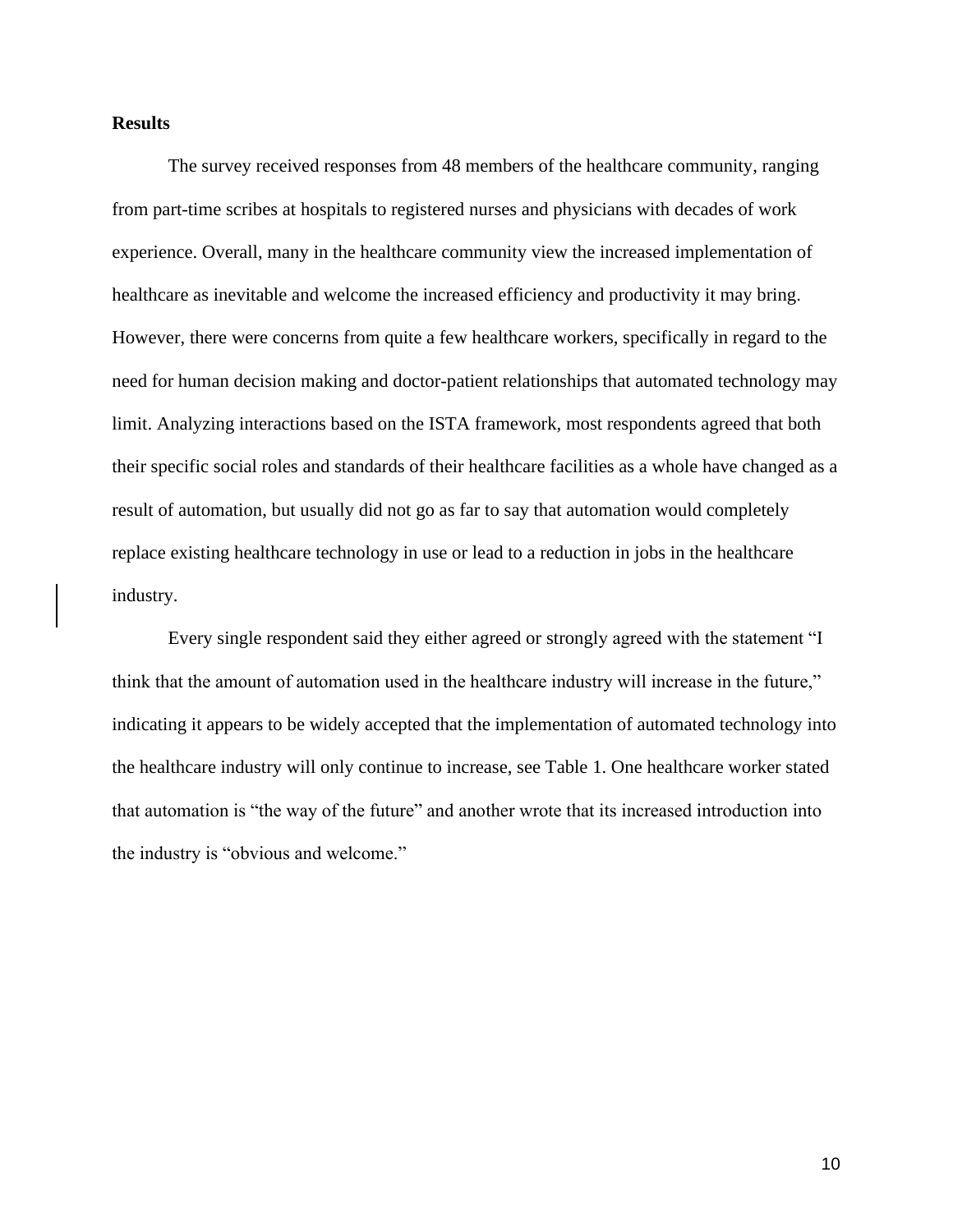| <b>Prompt</b>                              | <b>Strongly</b> | <b>Disagree</b> | <b>Neutral</b> | <b>Agree</b> | <b>Strongly</b> |
|--------------------------------------------|-----------------|-----------------|----------------|--------------|-----------------|
|                                            | <b>Disagree</b> |                 |                |              | <b>Agree</b>    |
| I think that the amount of automation      | 0%              | 0%              | 0%             | 58.3%        | 41.7%           |
| used in the healthcare industry will       |                 |                 |                |              |                 |
| increase in the future.                    |                 |                 |                |              |                 |
| I think that increasing the amount of      | 0%              | 16.7%           | 41.7%          | 33.3%        | 8.3%            |
| automation in healthcare is a good thing.  |                 |                 |                |              |                 |
| My specific role as a healthcare worker    | 0%              | 30%             | 10%            | 20%          | 40%             |
| has changed as a result of automated       |                 |                 |                |              |                 |
| technology.                                |                 |                 |                |              |                 |
| The processes/standards of practice in     | 0%              | 10%             | 0%             | 50%          | 40%             |
| my healthcare facility as a whole have     |                 |                 |                |              |                 |
| changed as a result of automated           |                 |                 |                |              |                 |
| technology.                                |                 |                 |                |              |                 |
| Most current healthcare technology will    | 8.3%            | 33.3%           | 33.3%          | 25%          | 0%              |
| become obsolete as a result of automated   |                 |                 |                |              |                 |
| technology.                                |                 |                 |                |              |                 |
| In the future, there will be fewer careers | 8.3%            | 41.7%           | 16.7%          | 33.3%        | 0%              |
| in the healthcare industry as a result of  |                 |                 |                |              |                 |
| automated technology.                      |                 |                 |                |              |                 |

Table 1. Percentages of Each Response to Selected Survey Questions.

Although there was a consensus that the presence of automation would continue to grow in the healthcare industry, responses were mixed on whether or not this would in fact be beneficial to the community as a whole. The next survey prompt was "I think that increasing the amount of automation in healthcare is a good thing." While 41.6% of respondents agreed or strongly agreed with this statement, over half either felt neutral or disagreed. Some workers were quick to point out benefits, specifically calling out automated technology's ability to "increase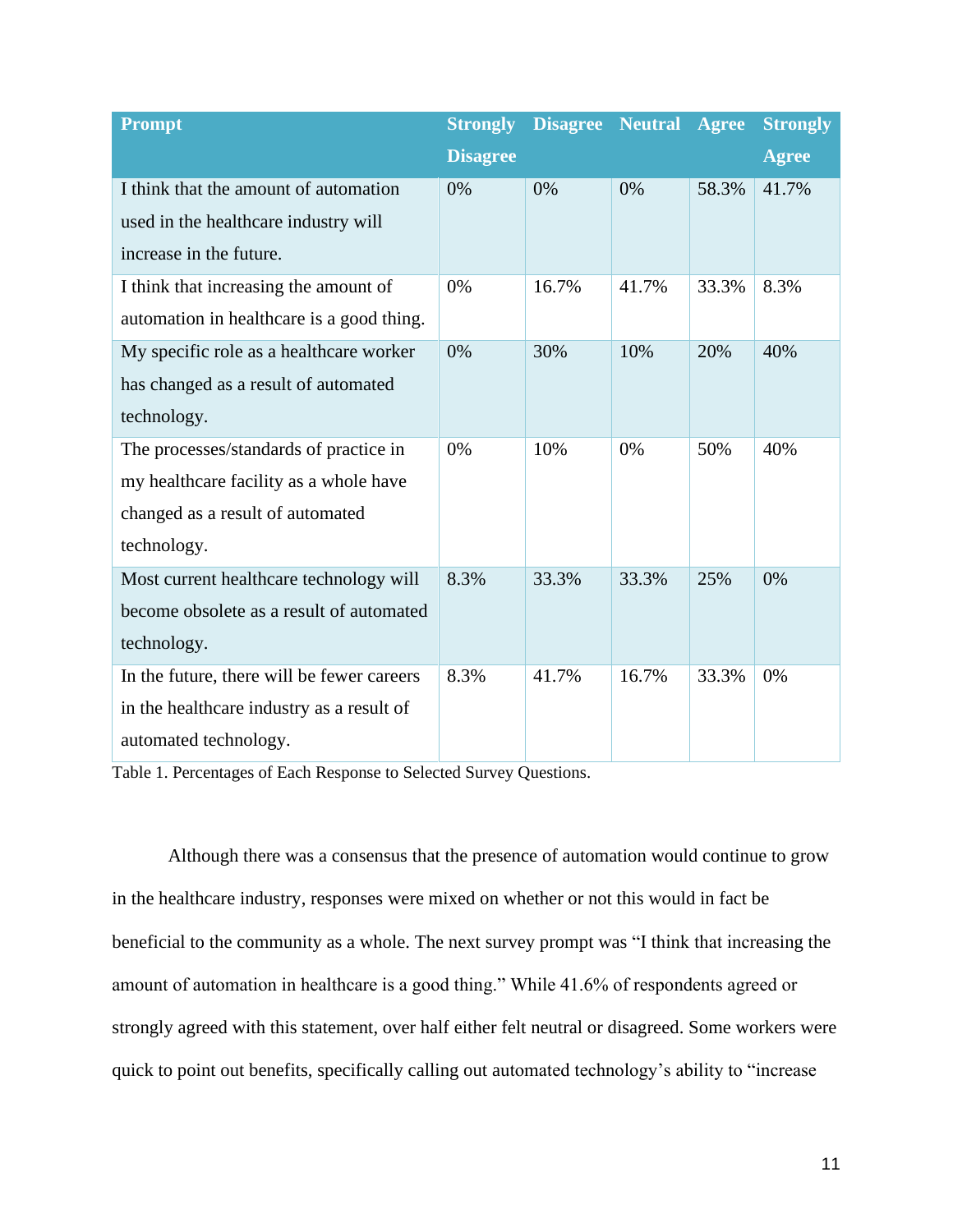productivity and efficiency" while "making our lives easier and saving time." However, others were hesitant to praise the presence of automation. One specific healthcare worker, an acute care nurse of 27 years, said "I have seen firsthand the negative impact automated technology has had on patient care. New clinicians especially often lack even the most basic assessment skills. Much of their training focuses on data entry and while they are very adept at documenting assessments, many simply click the boxes with no actual knowledge of what they are even clicking on." Another nurse responded that "we spend more time looking at screens and on computers rather than with patients." Through responses to the prompt and free response quotes, the major issues many healthcare workers have with automation appear to revolve around its disruptions to the social aspect of healthcare. Whereas automation may improve productivity in some senses, many healthcare workers believe that doctor-patient interactions are a crucial aspect of medical care that are decreasing as a result of new technology.

Branching off the social changes that new automated technology creates, 60% of respondents either agreed or strongly agreed with the statement "My specific role as a healthcare worker has changed as a result of automated technology." Even though some healthcare workers are resistant to the changes to their day-to-day jobs caused by new technology, particularly those who have been working in the industry for a long time, most are being put into new roles centered around working in tandem with automation to improve patient care. There was an even stronger response to the prompt "The processes/standards of practice in my healthcare facility as a whole have changed as a result of automated technology," which ties more into the technical infrastructure aspect of the ISTA framework. Here, 90% of healthcare workers either agreed or strongly agreed with the statement. In most cases, automation appears to be changing how individual healthcare facilities operate as a whole.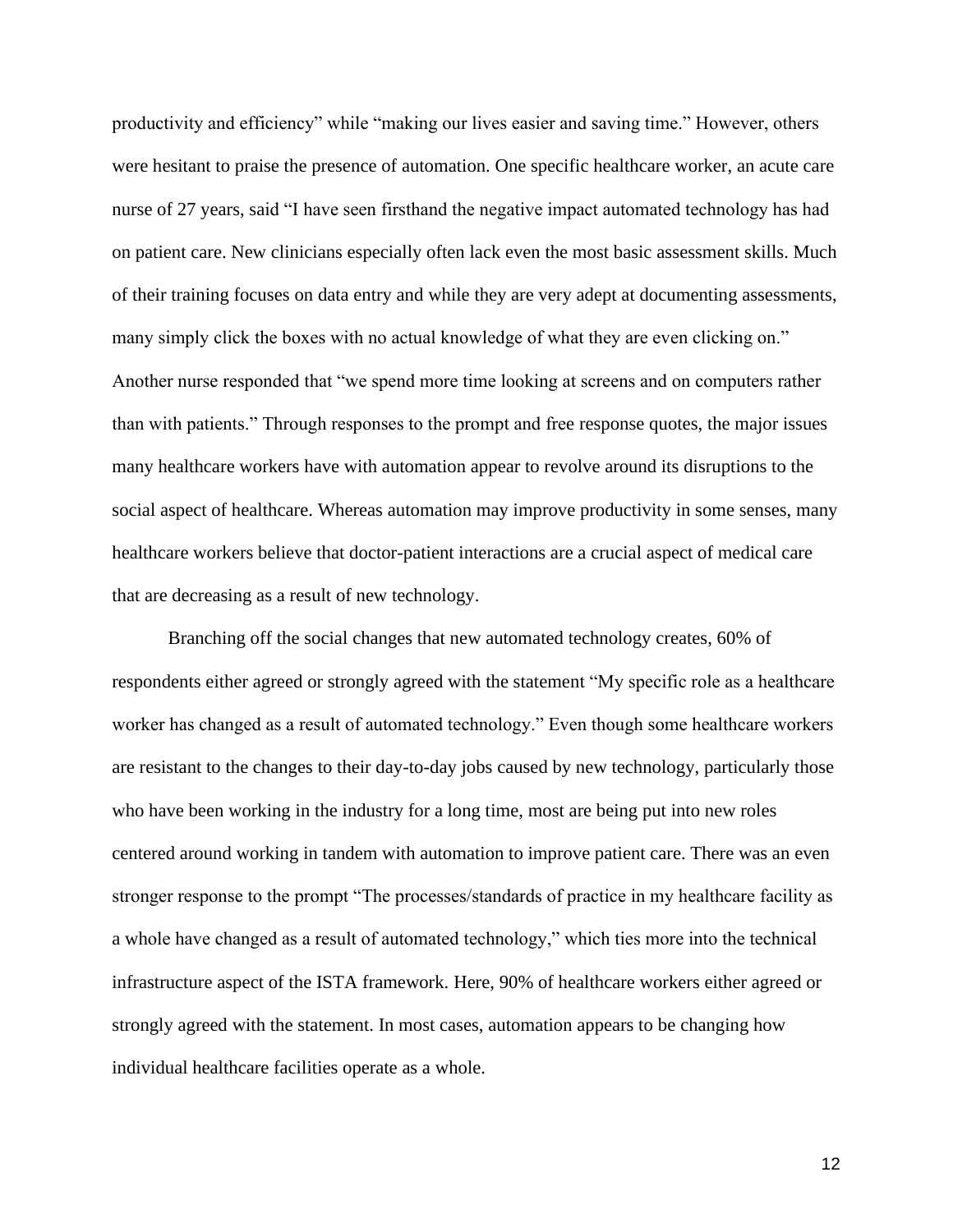While most respondents stated that automation had changed their specific roles and processes in their facilities, most still believe that the existing technology and number of jobs in the healthcare industry would not decrease as a result of new automated technology. Only 25% agreed with the statement "Most current healthcare technology will become obsolete as a result of automated technology." This is representative of the interaction between technology-in-use and new technology in the ISTA model, where existing technology mediates the use and implementation of new forms of technology (in this case, automation). Regardless of the benefits that new automated technology introduces, it seems unlikely to healthcare workers that it will completely replace current technology used in the industry. In addition to this, only one-third of respondents agreed with the statement "In the future, there will be fewer careers in the healthcare industry as a result of automated technology." In fact, one healthcare worker believes that automation will "lead to the need for other workers to run and keep up systems," indicating that these new technologies may actually create new, more technically-focused jobs in the healthcare industry to develop and maintain automated systems.

#### **Discussion**

When considering these survey results through the lens of Harrison's ISTA framework, responses from healthcare workers bring to light the model's interactions in the context of automation in healthcare. The prompts regarding if workers' individual roles or standards of practice have changed relate to the interaction of new automation technologies changing the existing social and technical system. Based on the responses of healthcare workers, new automation is having a significant effect on both their own role and even more so on the standards of practice of their healthcare systems. Some of the mediating effects of current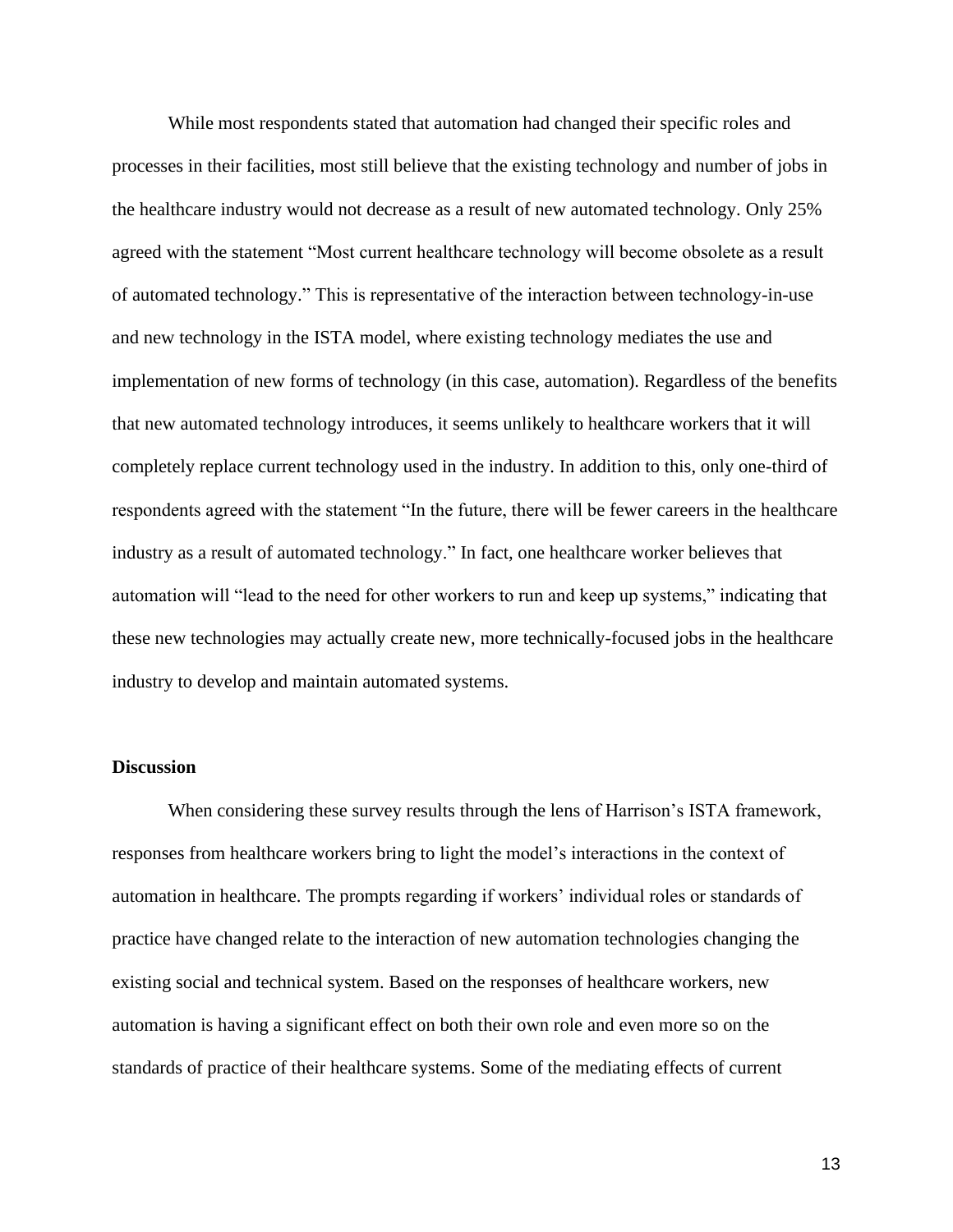technology and social systems are also seen, however, through the responses to prompts "Most current healthcare technology will become obsolete as a result of automated technology" and "In the future, there will be fewer careers in the healthcare industry as a result of automated technology" as respondents generally tended to disagree, suggesting an effect on the implementation of automation by existing technology and roles of workers. However, it appears that the effects of automation on the existing healthcare community are overwhelming any mediating effects that current social systems may have on the new forms of technology. Despite any negative opinions that individual workers may have towards automated technology, healthcare facilities will continue to adapt their standards of practice to fit in with the new form of medical care that automation provides.

Although this sample size of 48 healthcare workers is limited, the results can be compared to surveys with larger sample sizes to determine if the findings are consistent across different demographics. A 2019 survey of over 400 employees across the largest hospitals in Saudi Arabia received responses that were more heavily opposed to the introduction of automation into healthcare, with 78% saying they feared that automated technology would replace human healthcare workers (Abdullah & Fakieh, 2019), compared to just 33% agreeing with a similar statement in this research's survey. This suggests there may be some differences in the general opinions towards automated technology between different cultures and regions. However, a survey of 89 United States-based hospital executives found that two-thirds were planning on implementing automation in their workplace (Olive, 2020), consistent with the overwhelming majority that agreed with the survey prompt that automation would continue to increase in the healthcare industry. Despite whatever negative beliefs individual workers may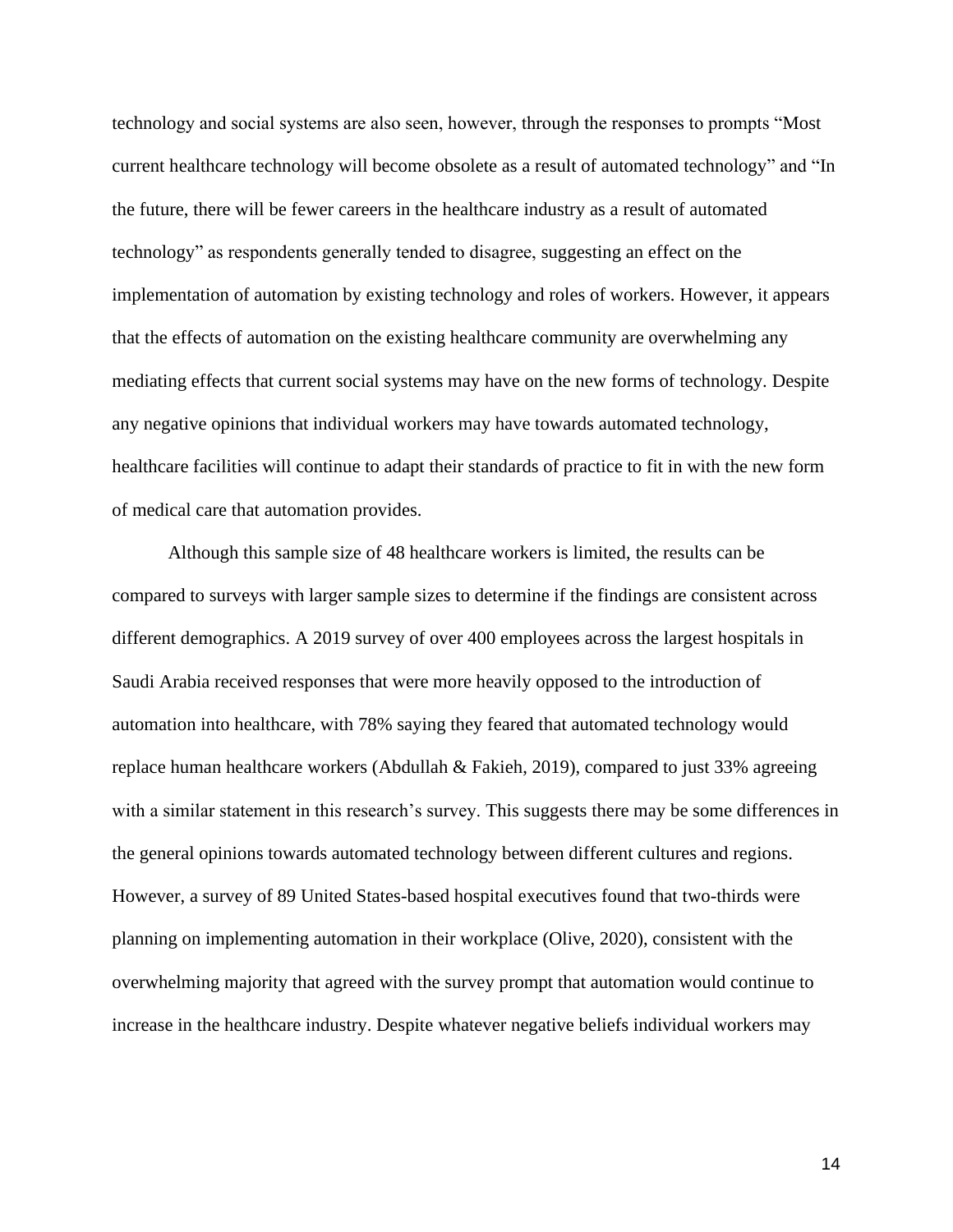have towards new technologies, it seems that investments into automation by healthcare facilities will only continue to increase.

Many of the other responses in the survey research connect to findings made in previous studies. As noted above, the primary concern of most healthcare workers was the reduction in doctor-patient interactions. One study investigating the potential effect of this followed the rehabilitation process of patients who recently underwent ACL surgery. The patients were split into two groups, one that received standard supervision from a physician and another that received the same set of instructions but were only monitored by an automated system. In nearly every case, the patients in the group that received doctor supervision had a more successful recovery, providing one example of the importance of doctor-patient human interactions (Saxana et. al., 2020). Studies have also been done on the positive impacts of social support systems in patient care, something that might be limited by automation (Peng et. al., 2013). Some research has been done into the benefits of automation as well, which yielded similar conclusions. One study focused on using an automated system to monitor elderly patients in-home (Ho et. al., 2019). Without any sort of automated technology, these patients would either be forced to stay in healthcare facilities or risk being at home without any sort of monitoring. This highlights the advantages of efficiency, productivity, and similar key benefits to patient care that automation may bring in some contexts.

There were a couple limitations to the scope of this study, namely in the size and makeup of the respondents. First, as mentioned above, a sample size of 48 healthcare workers is not enough to be considered representative of the entire population of this whole group, especially considering that most of the workers worked in middle- to upper-class regions of the United States. Due to the setting and socioeconomic status of the facilities that the respondents worked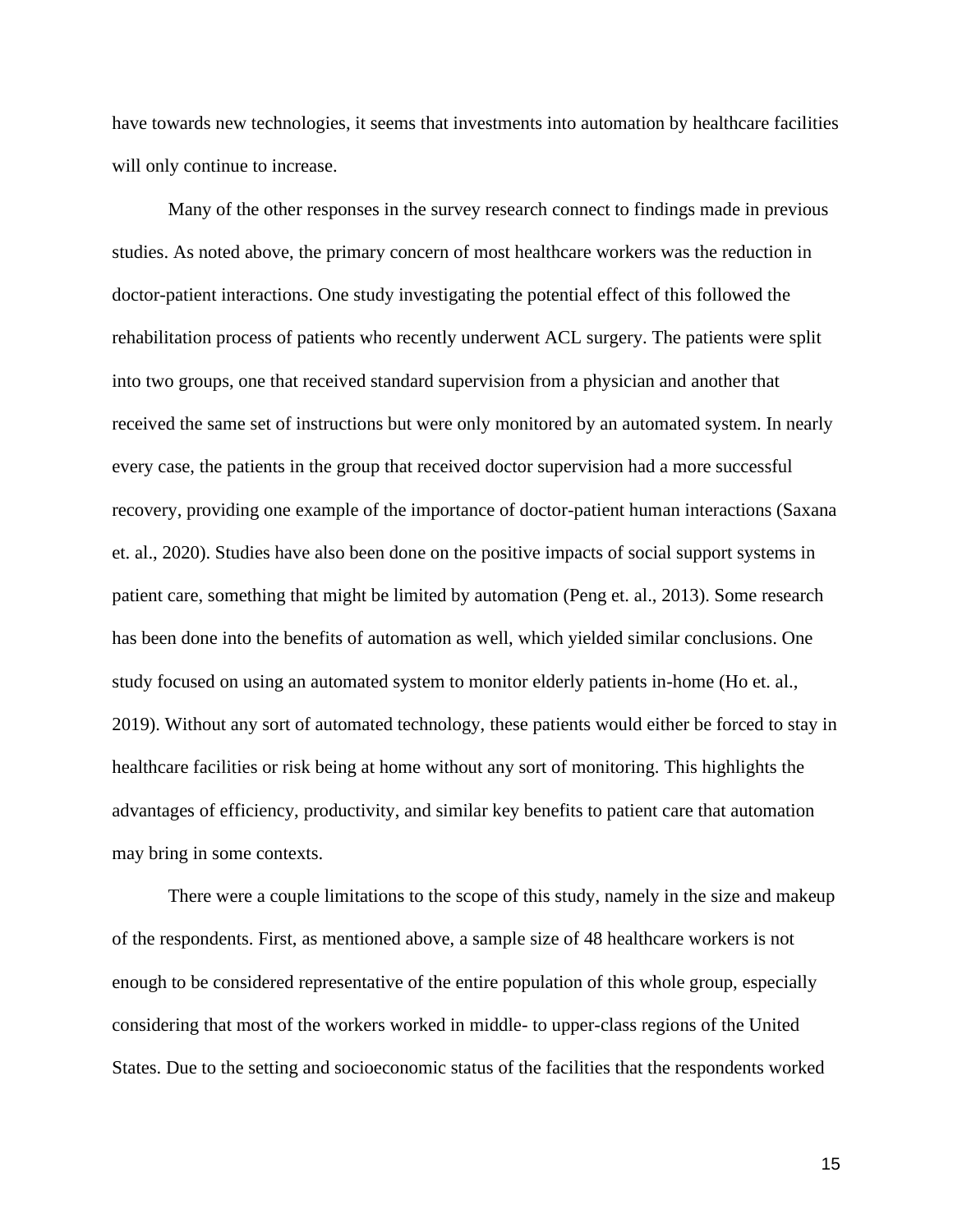in, some factors may not have even been considered, such as the increased cost that automation could lead to for both hospitals and patients (Kumar, 2011). Additionally, nearly all the respondents were either nurses or scribes who mainly dealt with hands-on patient interactions, rather than administrative staff who may have pointed out the more logistically-related issues with new automation in the industry (Benzidia et. al., 2018). Considering these, given the opportunity to conduct this research again, I would have made a more active effort to send the survey out to a more diverse group of healthcare professionals in order to hear from different perspectives, which may have led to opinions on automation in healthcare not addressed by this research.

As I move to a professional engineering career, the findings of this survey and process of data collection and analysis will be of great benefit. While I likely will not personally be working in the healthcare industry, this same analysis of the social and technical considerations from individuals working in a given field when introducing new technologies can be applied in a number of different contexts, and will be something I am more cognizant of as I encounter these situations.

#### **Conclusion**

Even if a piece of technology such as a new automated system may theoretically lead to benefits for patients, healthcare workers should be the primary source consulted on the potential advantages and drawbacks of introducing new technologies. As much upside as there may be, a technology might need to be altered or implemented in specific ways in order to not cause negative disruptions to both healthcare workers and patients.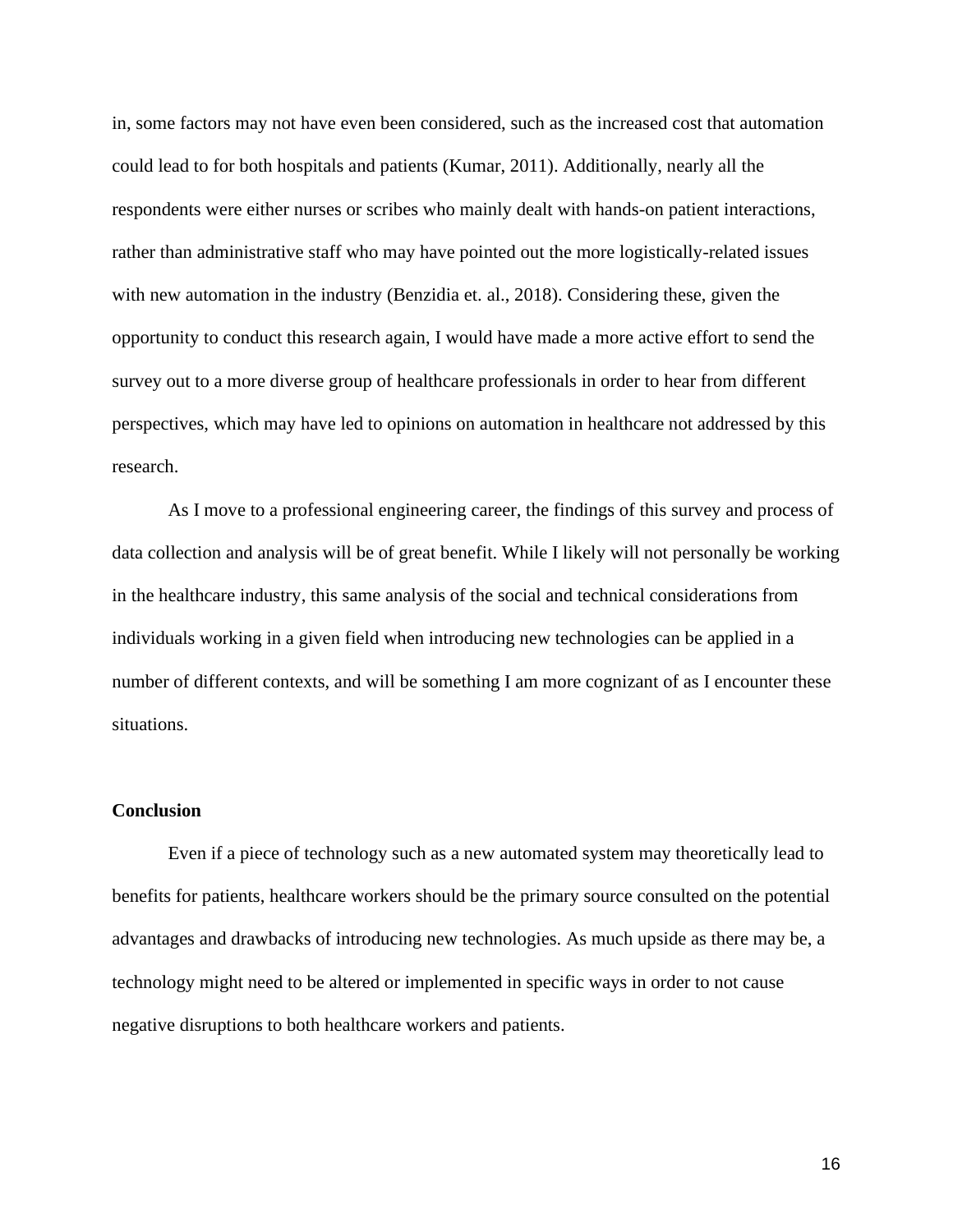The changes to existing social systems and technologies are just one piece of all the different aspects to consider when introducing automation into healthcare. Future studies may focus on other considerations of implementing new technologies into healthcare, such as security and privacy (Meinert et. al., 2018). In any industry, the decision to increase the technological presence in tasks traditionally conducted by humans will lead to concerns of cybersecurity. This is especially true in healthcare, where an attack on centralized networks could threaten the privacy of patients' sensitive medical and financial records.

Broadly, it appears that the increased implementation of automation in healthcare is accepted amongst many healthcare workers, and it has benefits in the increased productivity and efficiency it may bring, but real concerns exist across the medical community that social interactions, one of the most important aspects of the roles of nurses and physicians, will suffer as a result. In implementing new technology such as automation into an industry as complex and important as healthcare, it is crucial to consider its effects on existing social systems, infrastructure, and current technology-in-use to ensure that its implementation ultimately yields positive outcomes for the community as a whole.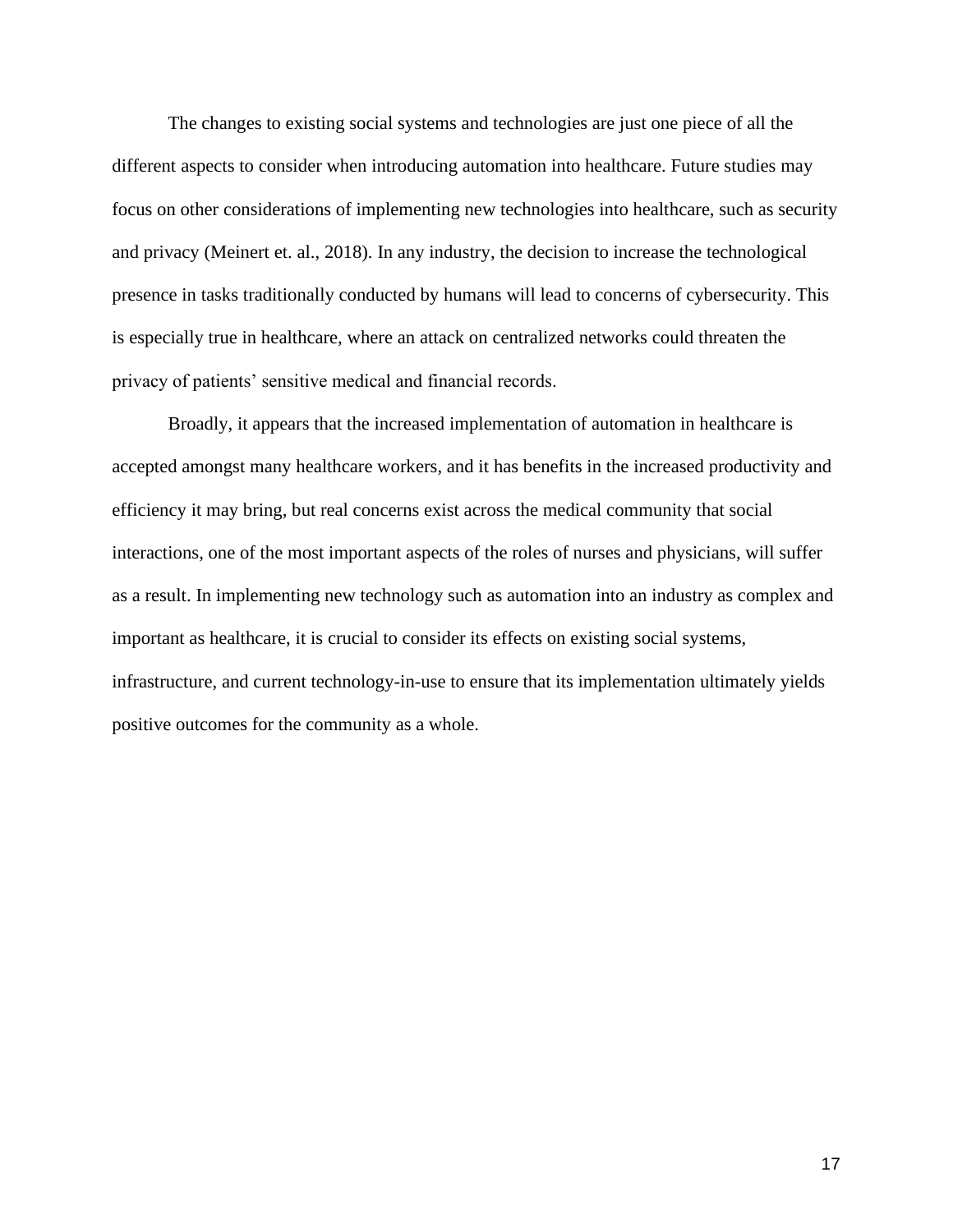#### **References**

- Abdullah, R., & Fakieh, B. (2019). Perception of Healthcare Employees Toward Utilizing AI Applications in Software Engineering Domain in Saudi Arabia (Preprint). Journal of Medical Internet Research.
- Angelov, G. V., Nikolakov, D. P., Ruskova, I. N., Gieva, E. E., & Spasova, M. L. (2019). Healthcare sensing and monitoring. *Enhanced Living Environments* (pp. 226-262). Springer, Cham.
- Benzidia, S., Ageron, B., Bentahar, O., & Husson, J. (2018). Investigating automation and AGV in healthcare logistics: a case study based approach. *International Journal of Logistics Research and Applications*, *22*(3), 273–293.
- Bhatnagar, R., & Jain, R. (2019). Robotic process automation in healthcare-a review. *International Robotics & Automation Journal*, *5*(1), 12–14.
- Coleman, R. D. (2019, December 5). Statistics on acl injuries in athletes. *SportsRec*. Retrieved September 27, 2021, from https://www.sportsrec.com/8077889/statistics-on-acl-injuriesin-athletes.
- Cresswell, K. M., Worth, A., & Sheikh, A. (2010). Actor-Network Theory and its role in understanding the implementation of information technology developments in healthcare. *BMC medical informatics and decision making*, 10(1), 1-11.
- Crowley, R., Daniel, H., Cooney, T. G., & Engel, L. S. (2020). Envisioning a Better U.S. Health Care System for All: Coverage and Cost of Care. *Annals of Internal Medicine*, 172(2\_Supplement), S7.
- Gurchiek, R. D., Choquette, R. H., Beynnon, B. D., Slauterbeck, J. R., Tourville, T. W., Toth, M. J., & McGinnis, R. S. (2019). Remote gait analysis using wearable sensors detects asymmetric gait patterns in patients recovering from ACL reconstruction. *2019 IEEE 16th International Conference on Wearable and Implantable Body Sensor Networks (BSN)*.
- Harrison, M. I., Koppel, R., & Bar-Lev, S. (2007). Unintended Consequences of Information Technologies in Health Care—An Interactive Sociotechnical Analysis. *Journal of the American Medical Informatics Association : JAMIA*, 14(5), 542–549.
- Ho, S. F., Thomson, A., Moylan, T., McGuckin, J., & Kerr, A. (2019). Automated movement feedback for recovering independence in the sit-to-stand movement in an older population: a pilot randomised controlled trial of a novel system. *OBM Geriatrics*, 3(4).
- Kumar, R. Krishna. Technology and healthcare costs. *Annals of pediatric cardiology 4.1* (2011): 84.
- Losciale, J. M., Zdeb, R. M., Ledbetter, L., Reiman, M. P., & Sell, T. C. (2019). The Association Between Passing Return-to-Sport Criteria and Second Anterior Cruciate Ligament Injury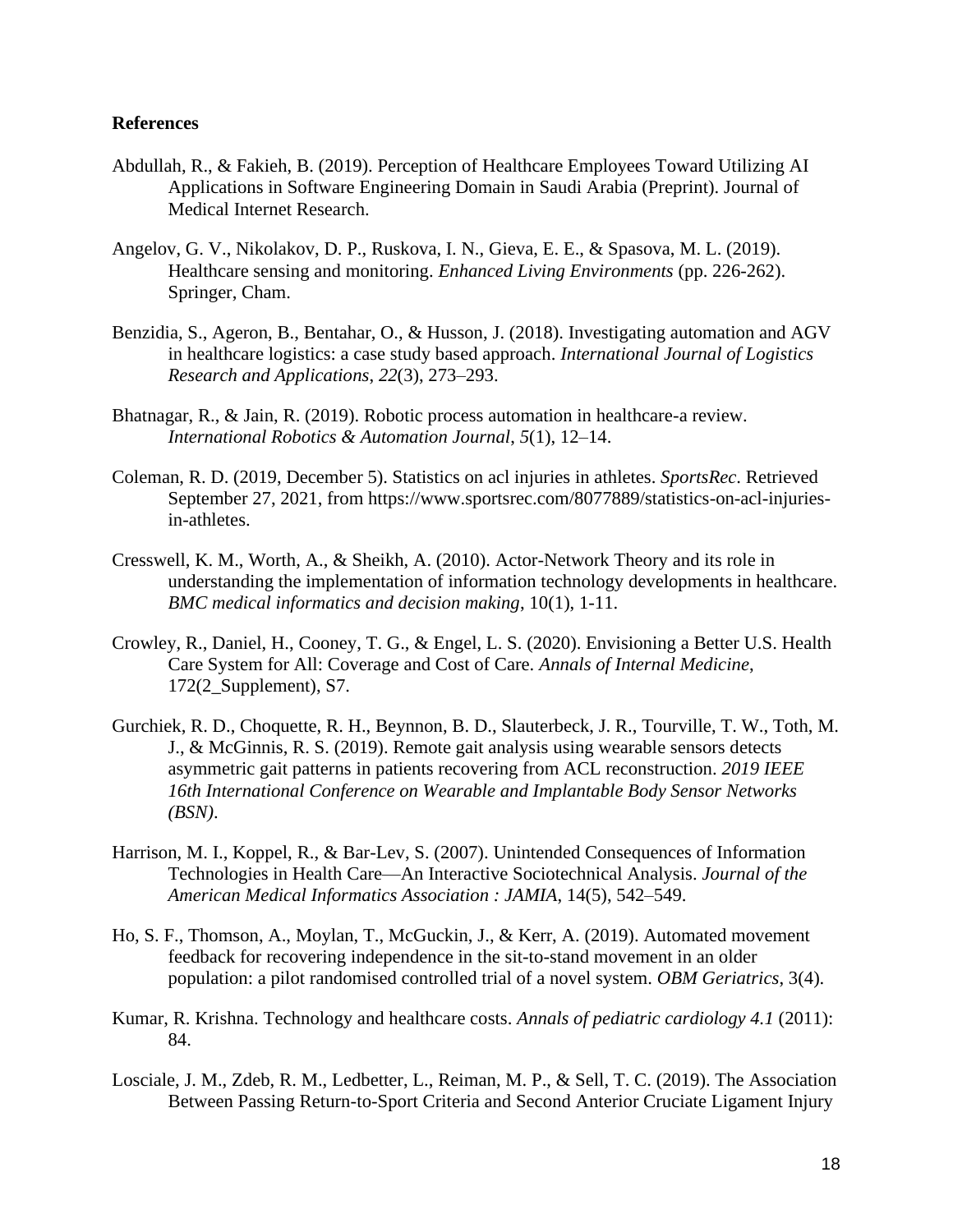Risk: A Systematic Review With Meta-analysis. *Journal of Orthopaedic & Sports Physical Therapy*, 49(2), 43–54.

- Lustgarten, S. D., Garrison, Y. L., Sinnard, M. T., & Flynn, A. W. (2020). Digital privacy in mental healthcare: Current issues and recommendations for technology use. *Current Opinion in Psychology*.
- McGinnis, R. S., Redrado, J. B., Choquette, R. H., Beynnon, B. D., Slauterbeck, J. R., Tourville, T. W., & Toth, M. J. (2018, March). Wearable sensors capture differences in muscle activity and gait patterns during daily activity in patients recovering from ACL reconstruction. *2018 IEEE 15th International Conference on Wearable and Implantable Body Sensor Networks (BSN)* (pp. 38-41). IEEE.
- Menzer, H., Slater, L. V., Diduch, D., Miller, M., Norte, G., Goetschius, J., & Hart, J. M. (2017). The Utility of Objective Strength and Functional Performance to Predict Subjective Outcomes After Anterior Cruciate Ligament Reconstruction. *Orthopaedic Journal of Sports Medicine*, 5(12), 232596711774475.
- Meinert, E., Alturkistani, A., Brindley, D., Knight, P., Wells, G., & de Pennington, N. (2018). Weighing benefits and risks in aspects of security, privacy and adoption of technology in a value-based healthcare system. *BMC Medical Informatics and Decision Making*, 18(1).
- Myer, G. D., Paterno, M. V., Ford, K. R., Quatman, C. E., & Hewett, T. E. (2006). Rehabilitation After Anterior Cruciate Ligament Reconstruction: Criteria-Based Progression Through the Return-to-Sport Phase. *Journal of Orthopaedic & Sports Physical Therapy*, 36(6), 385–402.
- Nyland, J. (2010). Update on rehabilitation following ACL reconstruction. *Open Access Journal of Sports Medicine*, 151.
- Olive. (2020, March 12). Survey: Nearly Two-Thirds of Hospitals to Implement Automation in Next Two Years. GlobeNewswire News Room. https://www.globenewswire.com/newsrelease/2020/03/12/1999526/0/en/Survey-Nearly-Two-Thirds-of-Hospitals-to-Implement-Automation-in-Next-Two-Years.html
- Peng, J., Zheng, N., & Fan, J. (2013). Leveraging social supports for improving personal expertise on ACL reconstruction and rehabilitation. IEEE journal of biomedical and health informatics, 17(2), 370-380.
- Pratt, K. A., & Sigward, S. M. (2018). Detection of Knee Power Deficits Following Anterior Cruciate Ligament Reconstruction Using Wearable Sensors. *Journal of orthopaedic & sports physical therapy*, 48(11), 895-902.
- Saxena, S., Sarkar, A., & Naik, A. K. (2020). SOCIO-ECONOMIC IMPACT OF SUPERVISED EXERCISE IN ACL REHABILITATION. *International Journal of Management (IJM)*,  $11(4)$ .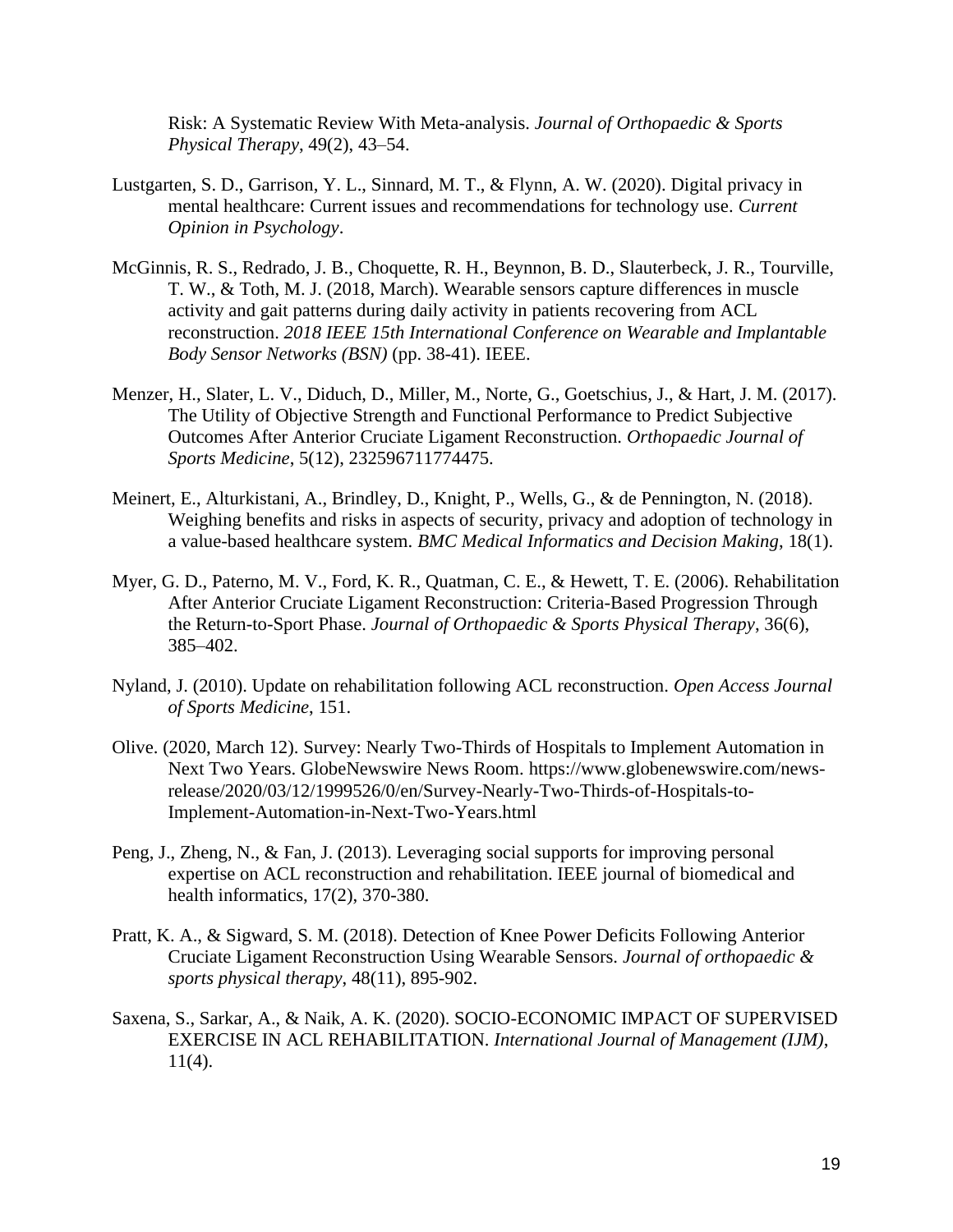- Smith, A. D., & Offodile, O. F. (2008). Data Collection Automation and Total Quality Management: Case Studies in the Health-Service Industry. *Health Marketing Quarterly*, *25*(3), 217–240.
- Thimbleby, H. (2013). Technology and the future of healthcare. *Journal of Public Health Research*, 2(3), 28.
- Tedesco, S., Crowe, C., Ryan, A., Sica, M., Scheurer, S., Clifford, A. M., ... & O'Flynn, B. (2020). Motion sensors-based machine learning approach for the identification of anterior cruciate ligament gait patterns in on-the-field activities in rugby players. *Sensors*, 20(11), 3029.
- Webster, K. E., Feller, J. A., Leigh, W. B., & Richmond, A. K. (2014). Younger patients are at increased risk for Graft rupture and contralateral injury after anterior cruciate ligament reconstruction. *The American Journal of Sports Medicine*, 42(3), 641-647.